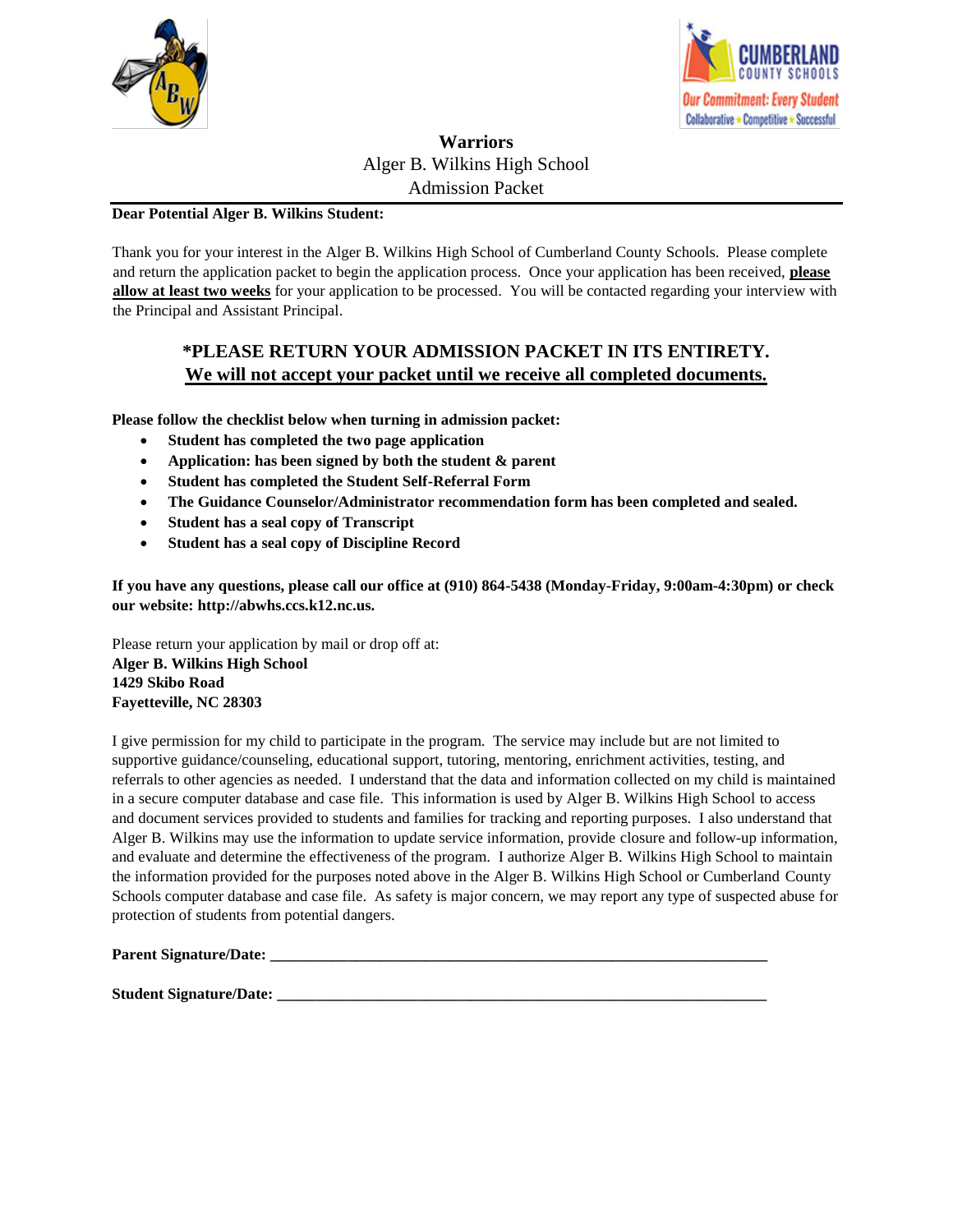



### **ALGER B. WILKINS HIGH SCHOOL STUDENT APPLICATION**

| <b>I. Personal Information</b>                                                                                                          |      |       |               |                                     |
|-----------------------------------------------------------------------------------------------------------------------------------------|------|-------|---------------|-------------------------------------|
|                                                                                                                                         |      |       |               |                                     |
|                                                                                                                                         | Last | First | <b>Middle</b> | <b>Preferred Name</b>               |
|                                                                                                                                         |      |       |               |                                     |
| Ethnic Heritage: (Check One) White___ Black___ American Indian___ Multi-Racial___ Hispanic___ Asian/Pacific<br>Islander <sub>____</sub> |      |       |               |                                     |
| <b>Student Information:</b>                                                                                                             |      |       |               | Is this your mailing address?       |
|                                                                                                                                         |      |       |               | If no, please give correct address: |
|                                                                                                                                         |      |       |               |                                     |
|                                                                                                                                         |      |       |               |                                     |
|                                                                                                                                         |      |       |               |                                     |
|                                                                                                                                         |      |       |               |                                     |
|                                                                                                                                         |      |       |               |                                     |
| <b>Additional Biographical Information:</b>                                                                                             |      |       |               |                                     |

Does the student applying for admission have children? Yes or No

If yes, does the child live with the Student? \_\_\_\_\_\_\_\_\_\_\_\_\_\_\_\_\_\_\_\_\_\_\_\_\_\_\_\_\_\_\_\_\_\_\_

Does the student work? Yes or No Number of hours worked weekly\_\_\_\_\_\_\_\_\_\_\_\_\_\_\_\_\_\_\_\_\_\_\_\_\_\_\_\_

Is the Student married? Yes or No

Is the student currently enrolled in a high school? Yes or No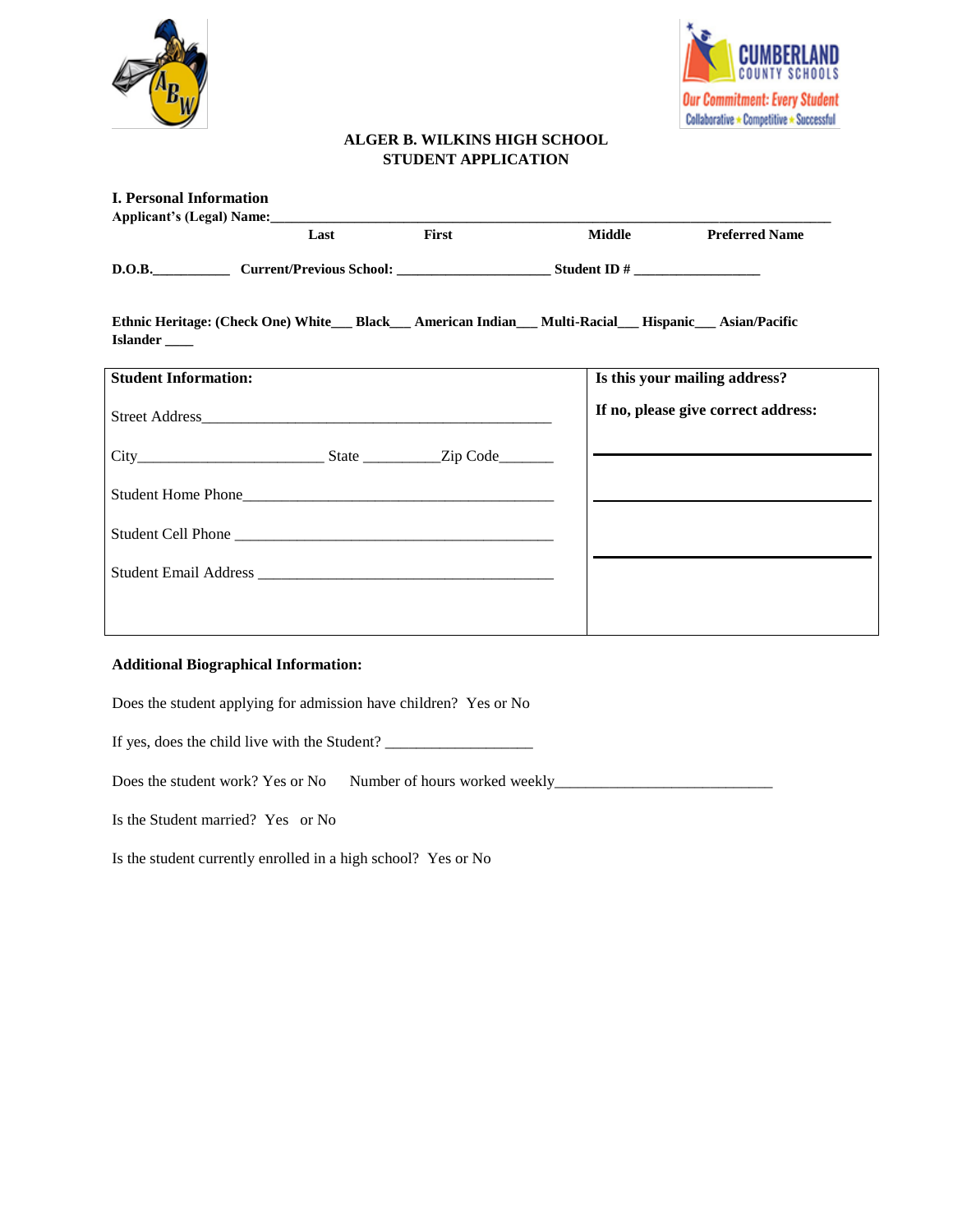



### **II. Parent/Guardian Information:**

| Parent/Guardian1: |
|-------------------|
|                   |
|                   |
|                   |
|                   |
|                   |
|                   |
|                   |

| The Student resides with and please check one: |
|------------------------------------------------|
| <b>Both Parents</b>                            |
| Mother Only                                    |
| Father Only                                    |
| Mother/Step-Father                             |
| Father/Step-Mother                             |
| Grandparents                                   |
| Legal Guardian                                 |
| Living on their own                            |
| Spouse                                         |
| Other(                                         |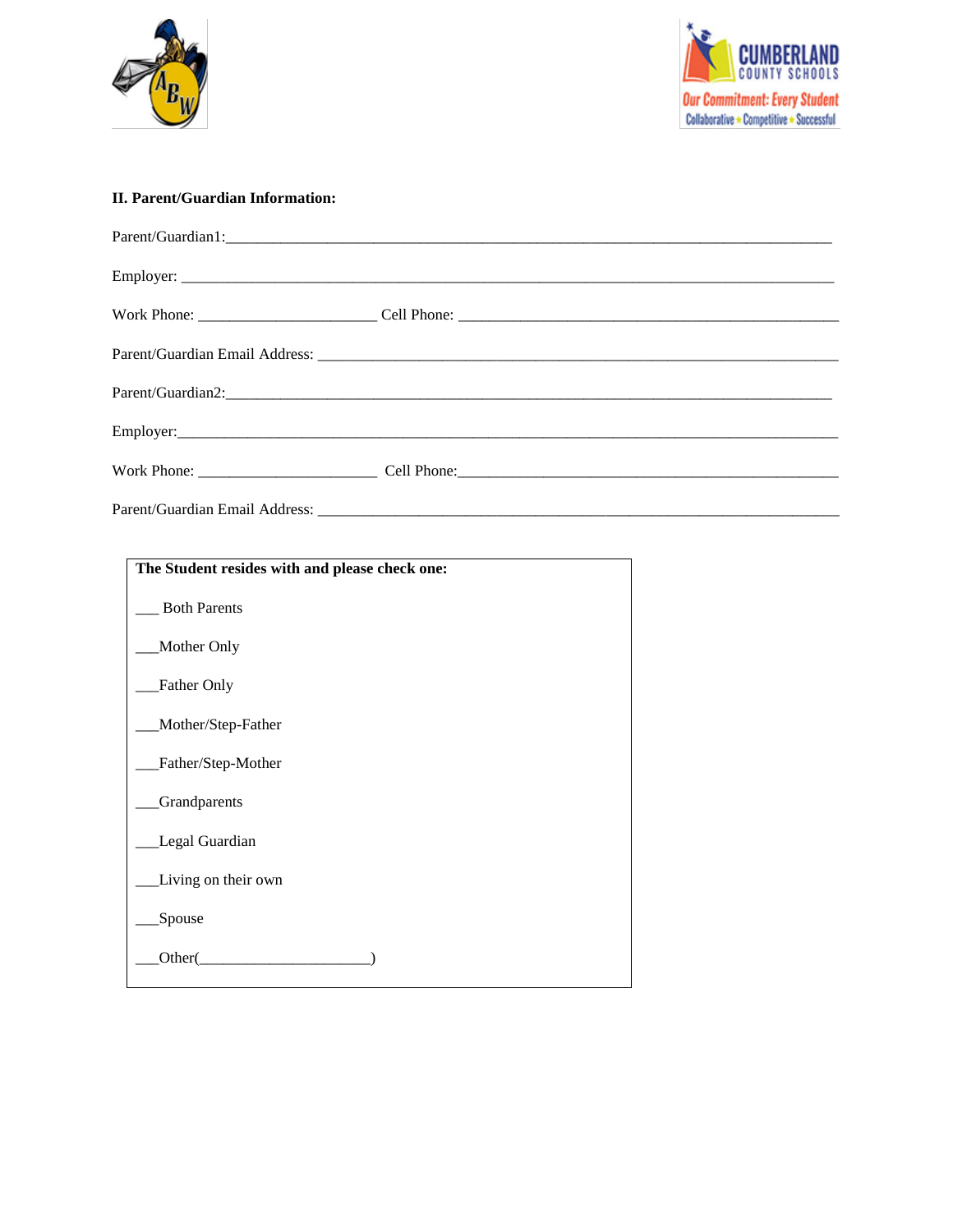



### **III. Emergency Contact Information:**

|                                                                                                                                                                                                                                                                                                               | Relationship to Student:                                                                                                                                                                                                                                                                                                                                                                                              |  |  |  |  |
|---------------------------------------------------------------------------------------------------------------------------------------------------------------------------------------------------------------------------------------------------------------------------------------------------------------|-----------------------------------------------------------------------------------------------------------------------------------------------------------------------------------------------------------------------------------------------------------------------------------------------------------------------------------------------------------------------------------------------------------------------|--|--|--|--|
|                                                                                                                                                                                                                                                                                                               |                                                                                                                                                                                                                                                                                                                                                                                                                       |  |  |  |  |
|                                                                                                                                                                                                                                                                                                               |                                                                                                                                                                                                                                                                                                                                                                                                                       |  |  |  |  |
| IV. Curricular & Extracurricular Activities:<br>Is the student identified in the Academically Gifted education program? () Yes () No                                                                                                                                                                          |                                                                                                                                                                                                                                                                                                                                                                                                                       |  |  |  |  |
| Does this student have a 504 plan? () Yes () No<br>*If yes, please provide a copy.<br>Is this student an ESL student (English as second language)? ( ) Yes ( ) No                                                                                                                                             |                                                                                                                                                                                                                                                                                                                                                                                                                       |  |  |  |  |
| Has this student ever been identified in the exceptional children's/special education program? () Yes () No<br>*If yes, please provide a copy of IEP.<br>Is this student currently identified in the exceptional children's/special education program? () Yes () No<br>*If yes, please provide a copy of IEP. |                                                                                                                                                                                                                                                                                                                                                                                                                       |  |  |  |  |
| In what subject(s) does the student consider strengths?                                                                                                                                                                                                                                                       |                                                                                                                                                                                                                                                                                                                                                                                                                       |  |  |  |  |
|                                                                                                                                                                                                                                                                                                               |                                                                                                                                                                                                                                                                                                                                                                                                                       |  |  |  |  |
|                                                                                                                                                                                                                                                                                                               | <u> 1989 - Andrea Santa Andrea Andrea Andrea Andrea Andrea Andrea Andrea Andrea Andrea Andrea Andrea Andrea Andr</u>                                                                                                                                                                                                                                                                                                  |  |  |  |  |
|                                                                                                                                                                                                                                                                                                               | What profession(s) or vocation(s) are the student considering?                                                                                                                                                                                                                                                                                                                                                        |  |  |  |  |
| Check the activities that the student has participated in:                                                                                                                                                                                                                                                    |                                                                                                                                                                                                                                                                                                                                                                                                                       |  |  |  |  |
| __ Student Government ____ Honor Societies<br>Chorus                                                                                                                                                                                                                                                          | __Band __Newspaper                                                                                                                                                                                                                                                                                                                                                                                                    |  |  |  |  |
| __ Creative Arts ___ Service Organization ___ Yearbook                                                                                                                                                                                                                                                        |                                                                                                                                                                                                                                                                                                                                                                                                                       |  |  |  |  |
|                                                                                                                                                                                                                                                                                                               |                                                                                                                                                                                                                                                                                                                                                                                                                       |  |  |  |  |
| validates that the parent gives consent and release of information.                                                                                                                                                                                                                                           | In compliance with federal law, Cumberland County Schools administers all educational programs, employment activities and<br>admissions without discrimination against any person on the basis of sex, race, color, religion, national origin, age of disability. In<br>signing the parent and student believe that the information obtained in this application are accurate to the best of his/her ability and also |  |  |  |  |
|                                                                                                                                                                                                                                                                                                               |                                                                                                                                                                                                                                                                                                                                                                                                                       |  |  |  |  |
|                                                                                                                                                                                                                                                                                                               |                                                                                                                                                                                                                                                                                                                                                                                                                       |  |  |  |  |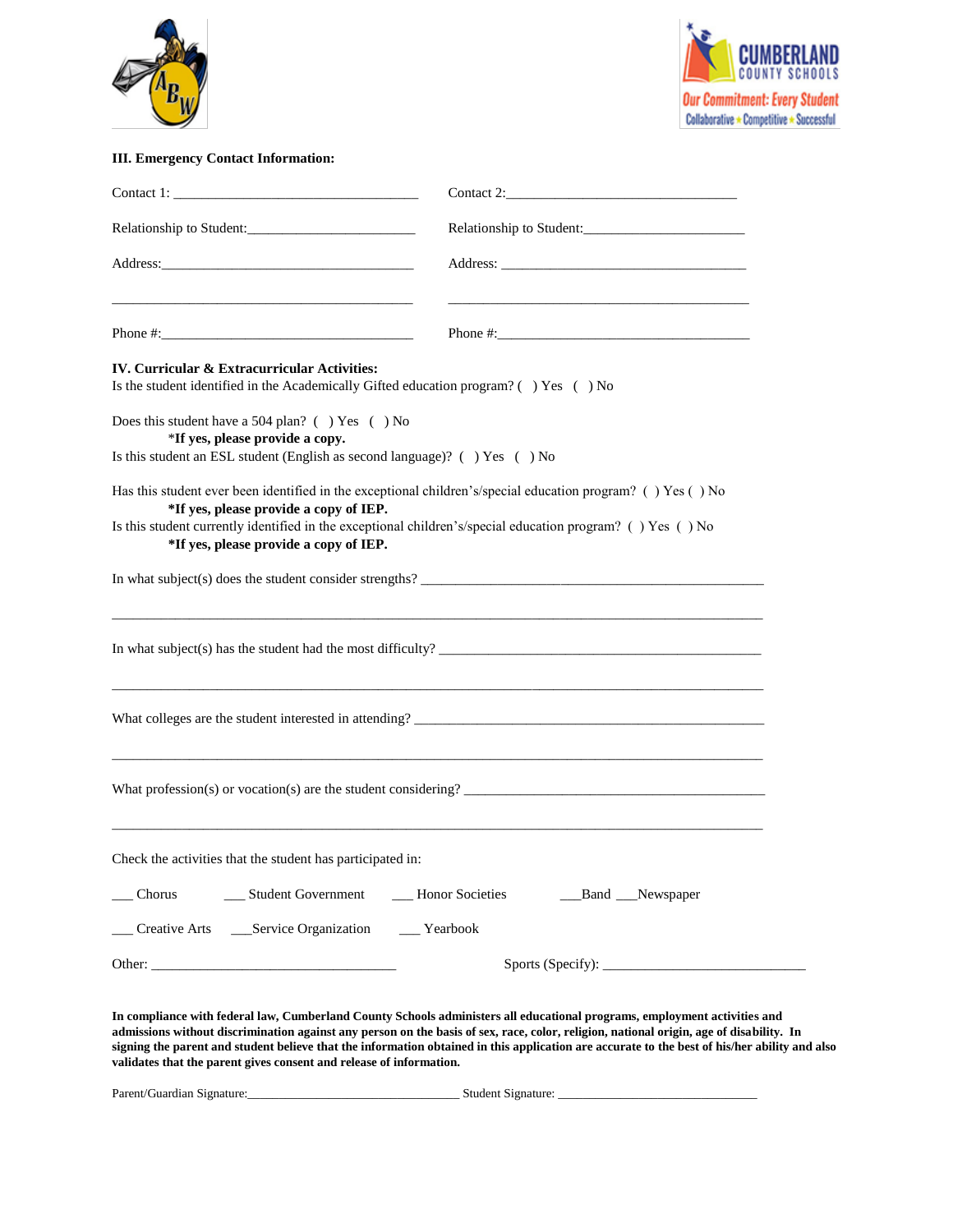



# **Alger B. Wilkins High School Student Self-Referral Form**

| Student Name: _____________________________Grade: _________________Date: _________     |  |                                              |  |  |  |
|----------------------------------------------------------------------------------------|--|----------------------------------------------|--|--|--|
|                                                                                        |  |                                              |  |  |  |
| **STUDENT'S TRANSCRIPT MUST ACCOMPANY WITH THIS REFERRAL**<br>*TRANSCIPT MUST BE SEAL* |  |                                              |  |  |  |
| PLEASE INDICATE REASONS WHY FOR TRANSFERRING TO ALGER B. WILKINS:                      |  |                                              |  |  |  |
| Been retained (held back) one or more years                                            |  | Failed 2 or more subjects in recent semester |  |  |  |
| Been absent frequently from school                                                     |  | - Had difficulty understanding math          |  |  |  |
| Been late to school frequently                                                         |  | Have little/no interest in school            |  |  |  |
| Feel like you do not fit in at school                                                  |  | Do not get along with teachers at school     |  |  |  |
| Skipped classes frequently                                                             |  | Excessive work schedule                      |  |  |  |

# **WHY DO YOU WISH TO ATTEND ALGER B. WILKINS HIGH SCHOOL? WHAT DO YOU HOPE TO GIVE TO AND GET OUT OF THE EXPERIENCE ATTENDING ABWHS?**

**(Please write your response in the space below in a full paragraph. You may continue your response on the back if needed.)**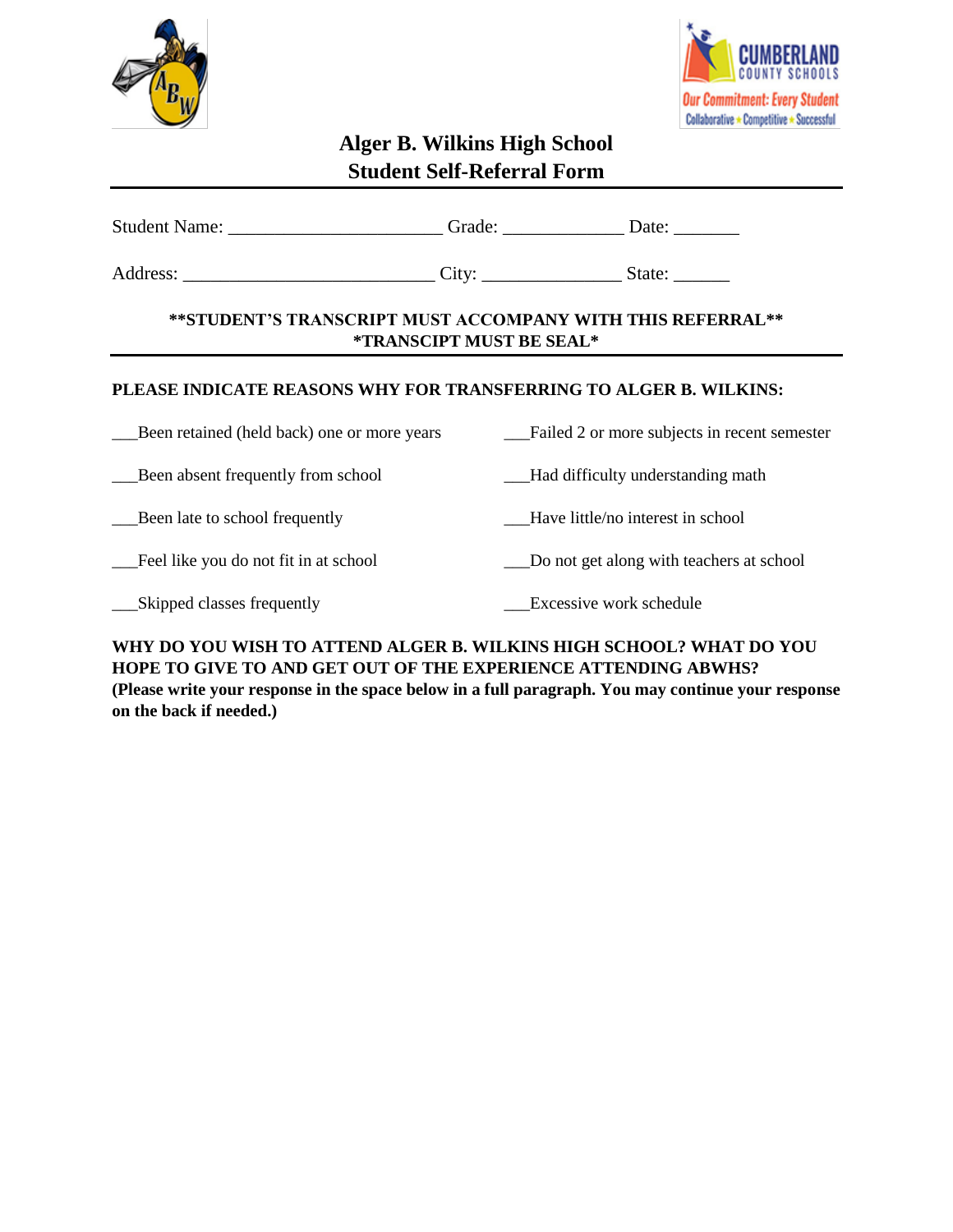



# **Alger B. Wilkins High School Guidance Counselor/Administrator Recommendation (Must be filled out by the Guidance not by student)**

## **To Applicant:**

Please print or type in this section and deliver this form to your High School Guidance or Principal. The Guidance or Principal will seal these forms in their school envelope.

### **\*This form will not be considered valid if not sealed.\***

|                      |      |       |        | Grade/Power School#                                                                                                                                                                                                                                                                                                                                                   |
|----------------------|------|-------|--------|-----------------------------------------------------------------------------------------------------------------------------------------------------------------------------------------------------------------------------------------------------------------------------------------------------------------------------------------------------------------------|
|                      | Last | First | Middle |                                                                                                                                                                                                                                                                                                                                                                       |
|                      |      |       |        |                                                                                                                                                                                                                                                                                                                                                                       |
| City:                |      |       |        |                                                                                                                                                                                                                                                                                                                                                                       |
|                      |      |       |        |                                                                                                                                                                                                                                                                                                                                                                       |
|                      |      |       |        |                                                                                                                                                                                                                                                                                                                                                                       |
| <b>To Evaluator:</b> |      |       |        | The student named above has applied for admission to Alger B. Wilkins High School. This form is included in our admission<br>packet. Please complete this form and seal it in school envelope. The information will not be included in the student's<br>permanent file. Please confer with professional colleagues to ascertain information, if necessary. Thank you. |
|                      |      |       |        |                                                                                                                                                                                                                                                                                                                                                                       |
|                      |      |       |        |                                                                                                                                                                                                                                                                                                                                                                       |
|                      |      |       |        |                                                                                                                                                                                                                                                                                                                                                                       |
|                      |      |       |        |                                                                                                                                                                                                                                                                                                                                                                       |
|                      |      |       |        |                                                                                                                                                                                                                                                                                                                                                                       |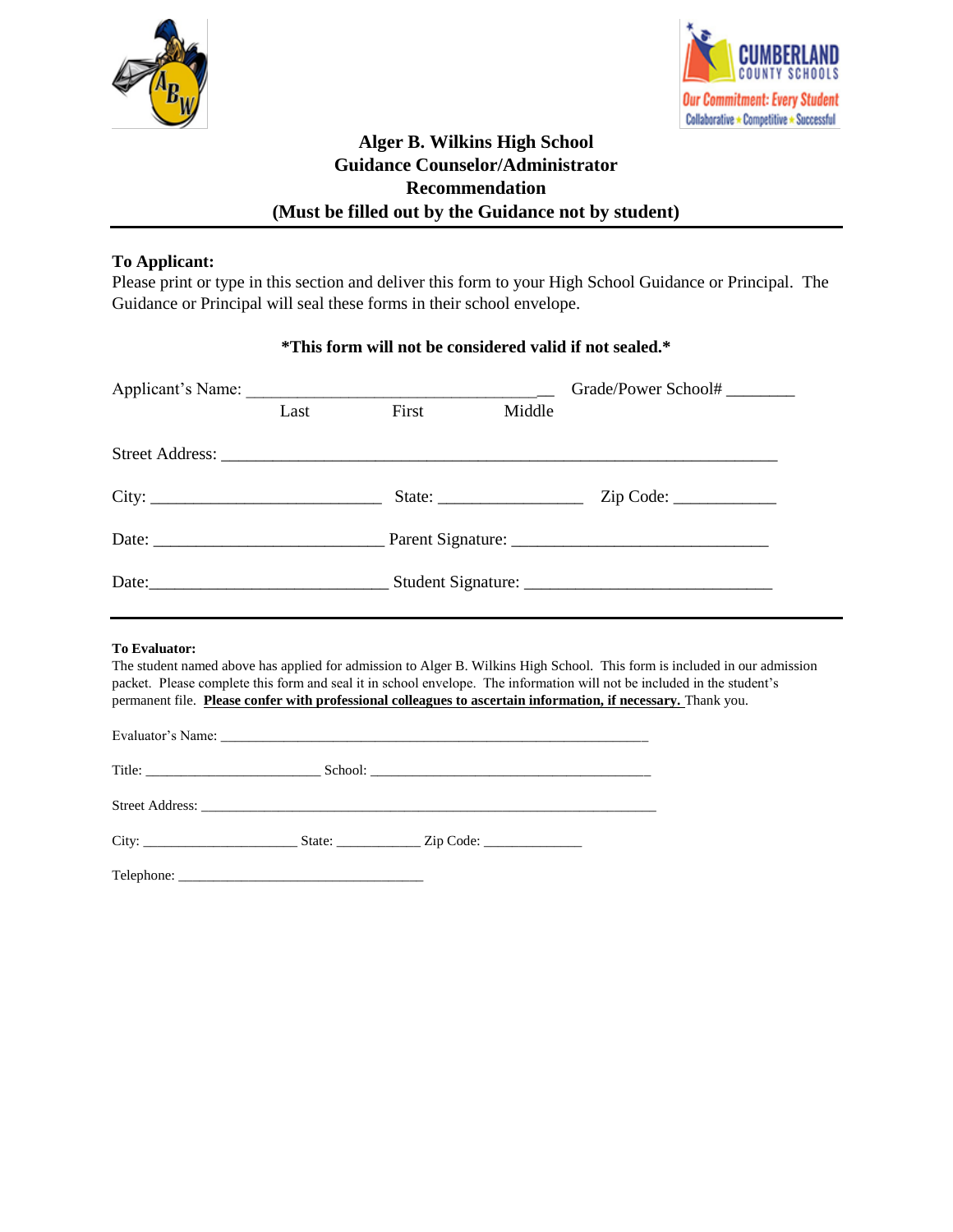



### **DISCIPLINARY TRACKING RECORDS MUST ACCOMPANY THIS REFERRAL FORM PLEASE ATTACH TO THIS FORM**

#### **PRIMARY REASON FOR REFERRAL TO ALGER B. WILKINS HIGH SCHOOL:**

- o Academic Failure-not enough credits
- o Excessive Absenteeism– absences impeding the student's education
- o Excessive Tardiness–late to class
- o Apathy/Indifference to Education-no interest in school
- o Social Issues-student exhibits poor self-esteem/does not interact well with peers.
- o Other (please specify):

#### **PLEASE CHECK ANY FACTORS OR CHARACTERISTICS LISTED BELOW WHICH APPLY TO STUDENT:**

#### **1. POOR ACADEMIC ACHIEVEMENT**R

- o Retained (held back) one or more years
- o Grades are well below potential of students
- o Failed 2 or more subjects in recent semester
- o Student in need of remediation
- $\circ$  Other (please specify):  $\_\_$

#### **2. EXCESSIVE UNEXCUSED ABSENCES/TARDINESS/SKIPPING CLASSES**

- o Absent \_\_\_\_\_\_\_\_\_\_\_\_ days last year's/semester/marketing period (please circle)
- o Late to school \_\_\_\_\_\_\_\_\_\_\_ days last year/semester/marking period (please circle)
- o Student skipped \_\_\_\_\_\_\_\_\_\_\_ classes last year/semester/marking period (please circle)
- o Other (please Specify):\_\_\_\_\_\_\_\_\_\_\_\_\_\_\_\_\_\_\_\_\_\_\_\_\_\_\_\_\_\_\_\_\_\_\_\_\_\_\_\_\_\_\_\_\_\_\_\_\_\_\_\_\_\_\_\_\_\_\_\_\_\_\_\_\_\_\_\_\_\_\_\_\_\_\_\_\_\_\_\_\_\_\_\_\_

#### **3. APATHY/INDIFFERENCE TO EDUCATION**

- o Little/No Interest in School
- o Student needs to be Challenged/Student is bored
- o Student Does Not Fit in at School
- o Other (please specify):\_\_\_\_\_\_\_\_\_\_\_\_\_\_\_\_\_\_\_\_\_\_\_\_\_\_\_\_\_\_\_\_\_\_\_\_\_\_\_\_\_\_\_\_\_\_\_\_\_\_\_\_\_\_\_\_\_\_\_\_\_\_\_\_\_\_\_\_\_\_\_\_\_\_\_\_\_\_\_\_\_\_\_\_\_

#### **4. SOCIAL ISSUES**

- o Low Self Esteem
- o Does not interact well with peers
- o Student does not interact well with teachers/school administration
- o Other Issues (Anxiety, ADD, ADHD, ODD) Please Explain:

How long has the student been enrolled at your high school?

How long have you known the student? \_\_\_\_\_\_\_\_\_\_\_\_\_\_\_\_\_\_\_\_\_\_\_\_\_\_\_\_\_\_\_\_\_\_\_\_\_\_\_\_\_\_\_\_\_\_\_\_\_\_\_\_\_\_\_\_\_\_\_\_\_\_\_\_\_\_\_\_\_\_\_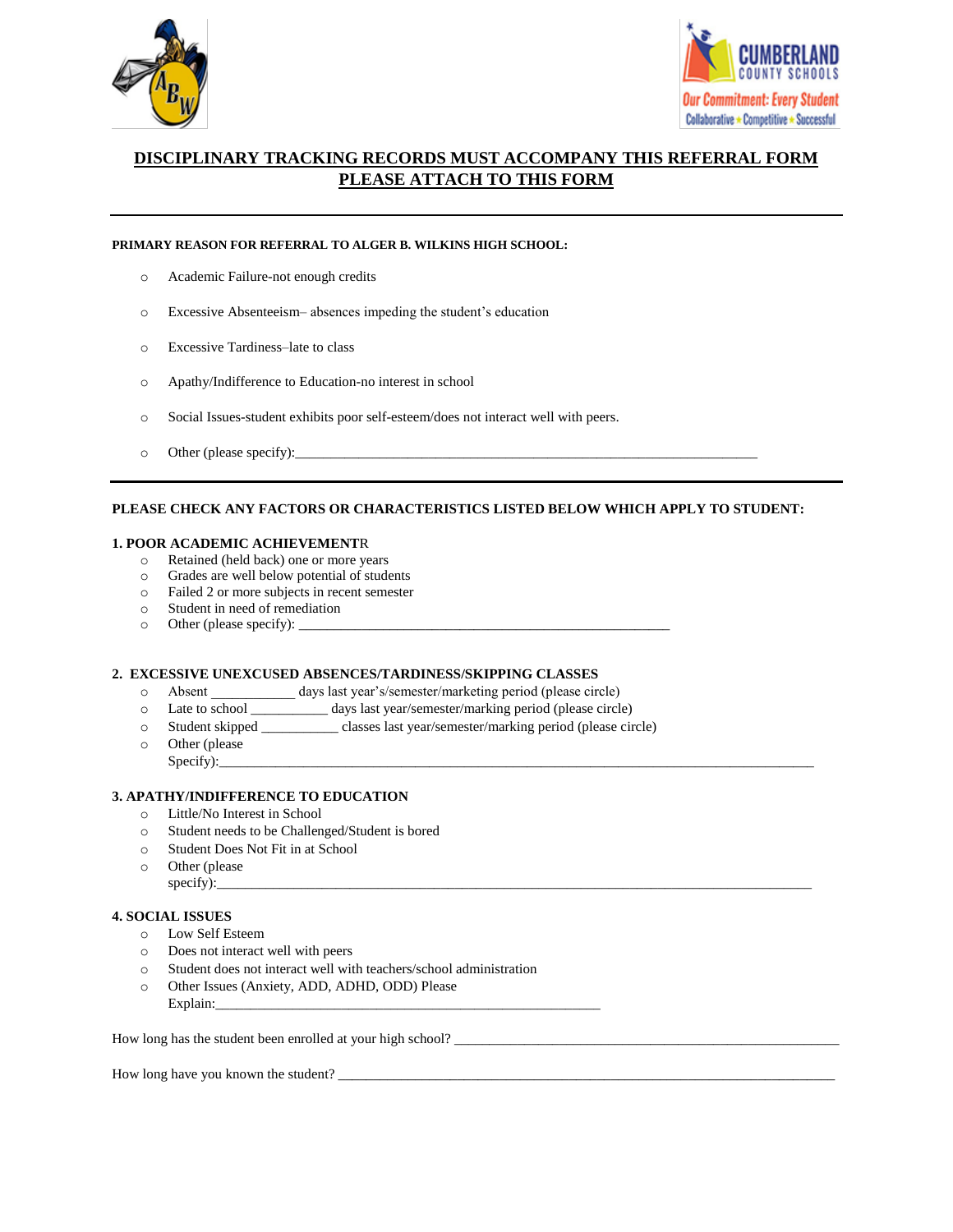



| Do any of the following apply for this student? ESL Learning Disability Other Exceptionality                                 |
|------------------------------------------------------------------------------------------------------------------------------|
|                                                                                                                              |
| To your knowledge has the student had any history of serious conduct problems and / or emotional problems?                   |
|                                                                                                                              |
| To your knowledge has the applicant ever been expelled or suspended? _______Yes _______No                                    |
|                                                                                                                              |
|                                                                                                                              |
| Please comment on the applicant's attitude toward school:<br><u>Lease comment on the applicant's attitude</u> toward school: |